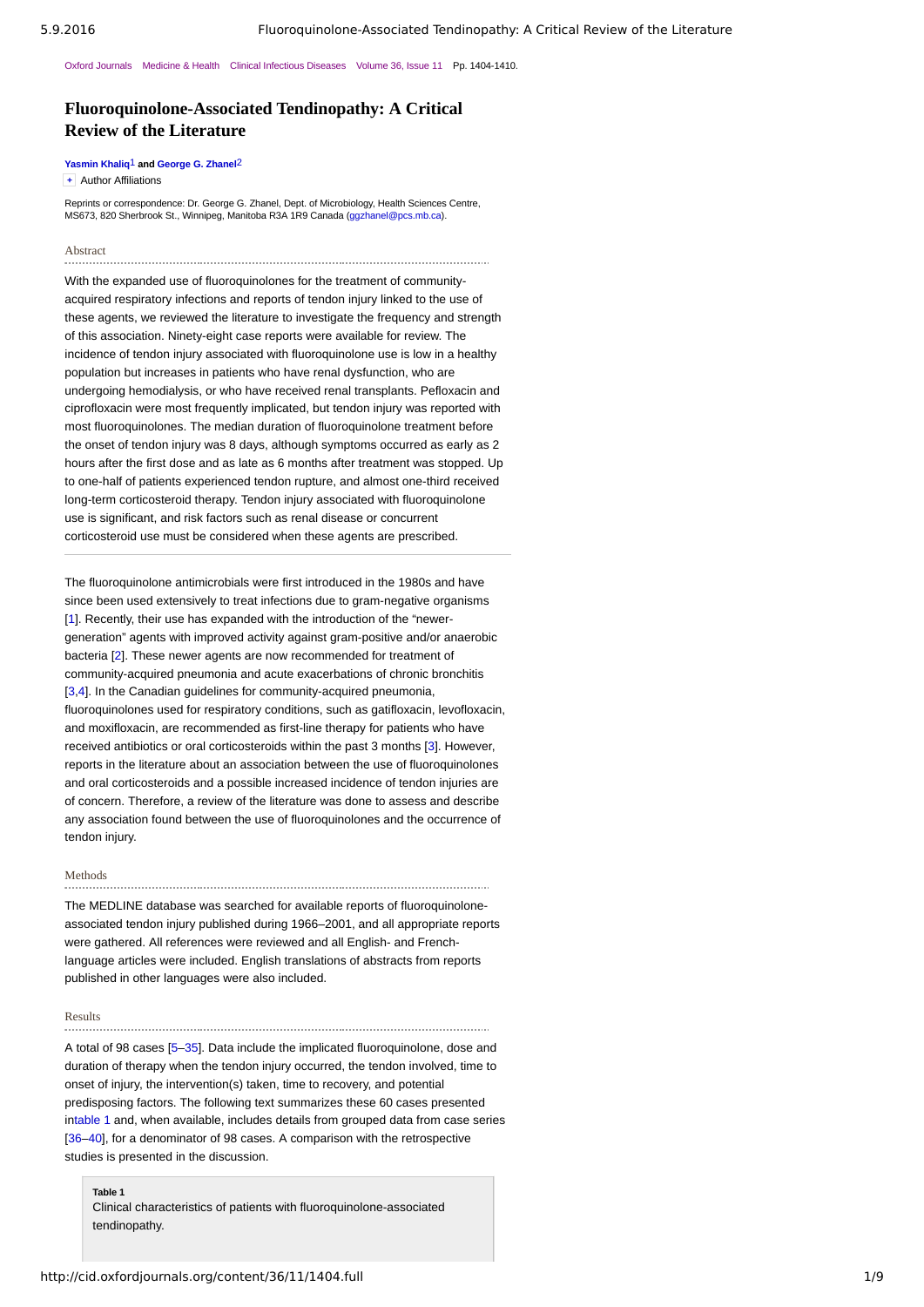

*Fluoroquinolone implicated and duration of treatment*. Thirtysix (37%) of the 98 cases of fluoroquinolone-induced tendon injury were reported in association with pefloxacin. The majority of cases occurred with a pefloxacin dosage of 800 mg per day, although 1 patient reported receipt of 400 mg per day. The mean ( $\pm$ SD) duration of therapy was 18.2  $\pm$  24.5 days, whereas the median duration was only 9 days. The second—most commonly implicated fluoroquinolone was ciprofloxacin (25.5% of all cases), with total daily doses ranging from 500 mg to 2000 mg, for a mean duration ( $\pm$ SD) of 24  $\pm$  29.3 days (median, 7 days). Eleven cases (11.2%) were reported in association with norfloxacin (800 mg q.d.) when taken for 2–31 days total, 8 cases (8.2%) were reported in association with levofloxacin (8.2%), and 6 cases (6.1%) were reported in association with ofloxacin at 400 mg per day for 2–15 days. Five cases involving fleroxacin and 1 case involving enoxacin were also reported. Strictly speaking, enoxacin is not a fluoroquinolone, but it was included in this review.

*Type of tendon injury and onset*. The Achilles tendon was the most common site of injury (88 [89.8%] of 98 cases). Thirty-nine cases (44.3%) were bilateral. Other sites included the triceps epicondyle (2 cases), flexor tendon sheath (finger; 2 cases), thumb (3 cases), patellar (1 case), supraspinal tendon (1 case), quadriceps (1 case), subscapularis terrea (1 case), and rotator cuff (1 case) [\[6,](http://cid.oxfordjournals.org/content/36/11/1404.full#ref-6) [20](http://cid.oxfordjournals.org/content/36/11/1404.full#ref-20),[29](http://cid.oxfordjournals.org/content/36/11/1404.full#ref-29)-33, [40](http://cid.oxfordjournals.org/content/36/11/1404.full#ref-40)]. Eighty-two patients (83.7%) experienced tendinitis. The mean time of onset of symptoms (±SD) after the initiation of fluoroquinolone therapy was 17.6 ± 19.5 days; however, 50% of cases occurred within 6 days. Tendon rupture occurred in 40 subjects (40.8%), with a mean onset ( $\pm$ SD) of 25.6  $\pm$  42.3 days (median, 6 days) after the initiation of fluoroquinolone treatment. Tendon injury was reported to occur as early as 2 h after receipt of the first dose of a fluoroquinolone (ciprofloxacin) [[26](http://cid.oxfordjournals.org/content/36/11/1404.full#ref-26)] to as late as 6 months after treatment had been terminated [[20\]](http://cid.oxfordjournals.org/content/36/11/1404.full#ref-20).

*Clinical aspects of tendon injury*. Tendon injury manifested most commonly with pain that was severe and of sudden onset. Other frequent signs and symptoms included tenderness to palpation, edema, and difficulty with movement of the involved area [[11,](http://cid.oxfordjournals.org/content/36/11/1404.full#ref-11) [27](http://cid.oxfordjournals.org/content/36/11/1404.full#ref-27), [31](http://cid.oxfordjournals.org/content/36/11/1404.full#ref-31), [45\]](http://cid.oxfordjournals.org/content/36/11/1404.full#ref-45). Painful nodules, thickened tendon sheaths, warmth, stiffness, and erythema were also reported. Diagnoses were made primarily by physical examination, although occasionally radiography, ultrasonography, nuclear scanning, or MRI was used.

Interventions included discontinuation of the implicated fluoroquinolone in the majority of cases, as well as nonsurgical intervention (analgesics, physical therapy, heel raise, cast, or immobilization). Surgery was described in 9 cases ([table](http://cid.oxfordjournals.org/content/36/11/1404.full#F1) 1). In 1 case, symptoms were alleviated with a reduction in the dosage of the fluoroquinolone (norfloxacin) from 400 mg twice per day to 200 mg per day [\[31](http://cid.oxfordjournals.org/content/36/11/1404.full#ref-31)]. Rechallenge at the higher dosage resulted in recurrence; however, once the dosage of 200 mg per day was reinstituted, treatment was successfully continued. In another case, treatment with ciprofloxacin for 7 days resulted in improvement when instituted 2 weeks after a course of pefloxacin that was associated with tendon injury [[11\]](http://cid.oxfordjournals.org/content/36/11/1404.full#ref-11). In 47 cases, treatment was not described. Recovery occurred in a mean ( $\pm$ SD) of 59.2  $\pm$  101.2 days (median, 38.5 days; range, 2–600 days) with several reports describing recovery as "prolonged." Sequelae were reported in 10 cases (10.2%) and included swelling, bruising, difficulty walking, decreased flexion, and pain.

*Patient demographics and risk factors*. The mean age (±SD) was 59.0 ± 16.0 years (range, 28–92 years). The ratio of men to women was 1.9 : 1. A small trend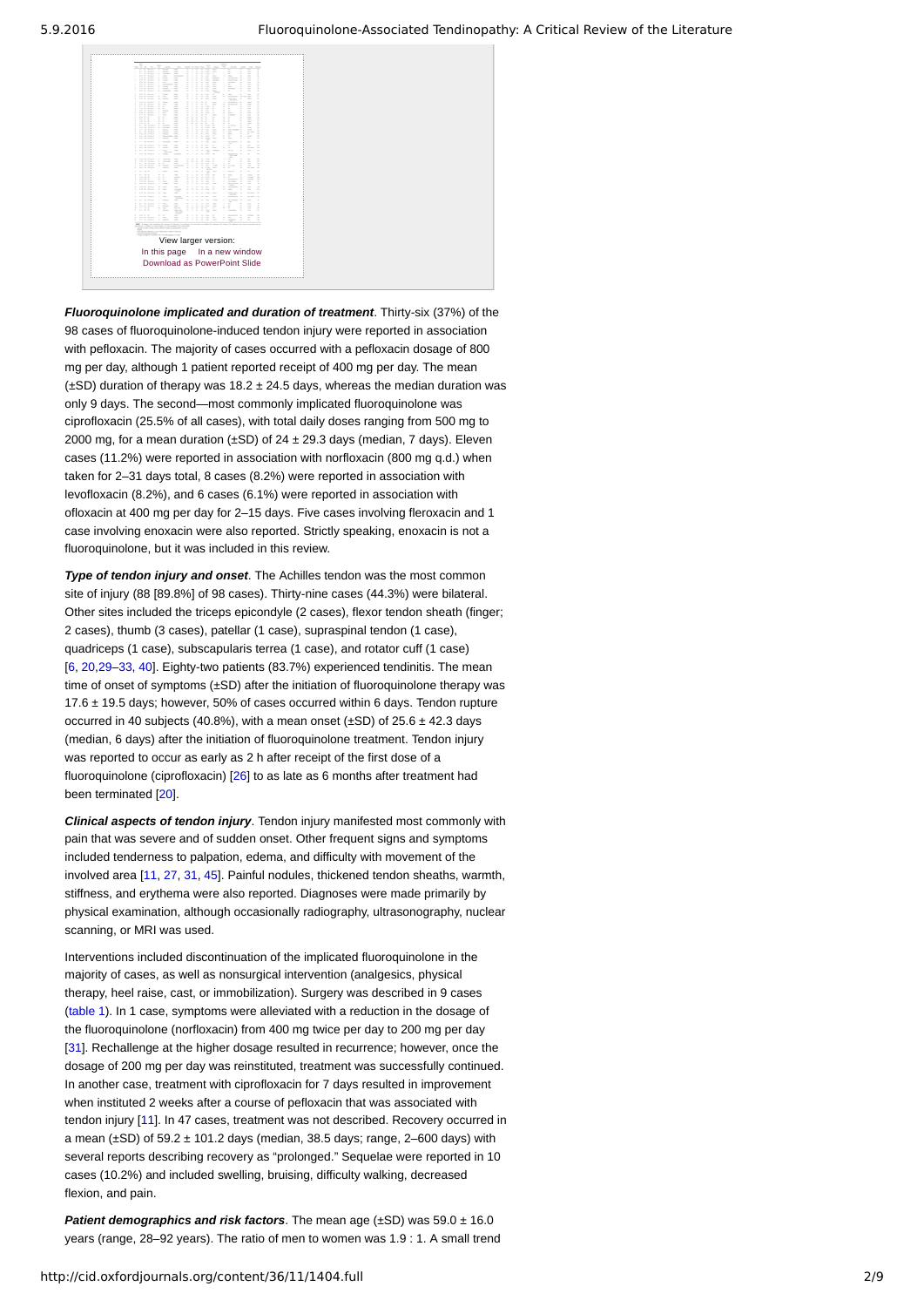indicated that more men experienced injury in a tendon other than the Achilles, whereas more women experienced rupture of the involved tendon. These sex differences were small and were not observed in any other outcome measurement. Thirty-two (32.7%) of 98 patients were reported to have received systemic or inhaled (minimum of 4 cases inhaled) corticosteroids before and during fluoroquinolone administration; in most cases, treatment with steroids was long-term. Twenty-one (52.5%) of the 40 patients with tendon rupture received corticosteroids. The occurrence of other risk factors that have been suggested to play a role include hemodialysis or renal dysfunction (14 cases), renal transplantation (12 cases), rheumatic disease (9 cases), gout (2 cases), diabetes mellitus (2 cases), hyperparathyroidism (3 cases), participation in sports (2 cases), and hypothyroidism (1 case).

# Discussion

The results of this review suggest that male patients with a mean age of ∼59 years are more likely to experience tendon injuries when receiving fluoroquinolones, although women are still susceptible, and age of affected persons had a range of 28–92 years. The preponderance of Achilles tendon injuries in boys and men has been noted in the sports medicine literature [[46](http://cid.oxfordjournals.org/content/36/11/1404.full#ref-46)]. In our data set, we also noted a more frequent occurrence among men, although we found only 2 reports that involved sports-related injuries. The drugs most commonly implicated were pefloxacin and ciprofloxacin. The majority of injuries occurred in the Achilles tendon, and rupture is described in almost onehalf of the reports described. Although the onset of symptoms typically occurs within 1–2 weeks, injury was also described within hours to as long as months after the initiation of treatment and even after discontinuation. Recovery took 1–2 months, requiring rest and immobilization, with a small percentage of patients undergoing surgery. Use of corticosteroids was documented for 32.7% of the patients reviewed, suggesting a possible predisposition. Another 3 patients, who were renal transplant recipients [[23,](http://cid.oxfordjournals.org/content/36/11/1404.full#ref-23) [31](http://cid.oxfordjournals.org/content/36/11/1404.full#ref-31)], also likely received high-dose corticosteroid therapy.

The incidence of fluoroquinolone-induced tendon injury in an otherwise healthy population is not well established, but reports suggest that it is low, ranging from 0.14% to 0.4% [\[41,](http://cid.oxfordjournals.org/content/36/11/1404.full#ref-41) [43,](http://cid.oxfordjournals.org/content/36/11/1404.full#ref-43) [47\]](http://cid.oxfordjournals.org/content/36/11/1404.full#ref-47). However, a number of factors have been suggested to further predispose a patient to such injury. In the renal transplant population, an incidence of 12.2%–15.6% is reported, compared with 0.6%–3.6% for transplant recipients not receiving fluoroquinolones [[44](http://cid.oxfordjournals.org/content/36/11/1404.full#ref-44), [48](http://cid.oxfordjournals.org/content/36/11/1404.full#ref-48)]. It is possible that this is because of reduced drug clearance. It has generally been agreed that advanced age is also a predisposing factor for this injury. Other proposed factors include renal failure and/or hemodialysis, diabetes mellitus, hyperparathyroidism, rheumatic disease, gout, participation in sports, and use of corticosteroids [\[5](http://cid.oxfordjournals.org/content/36/11/1404.full#ref-5), [6](http://cid.oxfordjournals.org/content/36/11/1404.full#ref-6), [29](http://cid.oxfordjournals.org/content/36/11/1404.full#ref-29), [31](http://cid.oxfordjournals.org/content/36/11/1404.full#ref-31), [48](http://cid.oxfordjournals.org/content/36/11/1404.full#ref-48)]. Similar to transplant recipients, patients receiving corticosteroids appear to be predisposed to tendon injury [[49](http://cid.oxfordjournals.org/content/36/11/1404.full#ref-49)]; the addition of a fluoroquinolone potentially creates additive or synergistic toxicity.

In France, Pierfitte and Royer [[42](http://cid.oxfordjournals.org/content/36/11/1404.full#ref-42)] reported the largest review of patients with tendon injuries and the potential association with fluoroquinolones. Four hundred twenty-one cases were reviewed from pharmacovigilance and pharmaceutical manufacturer databases. Similar to our findings, the most commonly implicated agent was pefloxacin, to which 68% of cases were attributed. Eighteen percent of cases were attributed to ofloxacin, 8% were attributed to norfloxacin, and only 5% were attributed to ciprofloxacin; the distribution was likely a reflection of local prescribing habits. The mean duration of treatment was 13 days. Ninety-eight percent of cases occurred in the Achilles tendon. Three occurred in the rotator cuff, 2 occurred in the quadriceps femorus tendon, and 1 occurred in the biceps. Fifty percent were bilateral. The mean time to onset was earlier than in our review (9.3 days), with a similar range of 1–152 days. Recovery was reported to occur primarily in 15–30 days, although a duration of as long as 2 months was also reported, and sequelae occurred in 3%–10% of cases. This contrasts with our review, in which the mean duration of recovery was 59.2 days (median, 38.5 days). We also found that recovery could take as long 20 months, with sequelae reported in 10% of cases [\(table](http://cid.oxfordjournals.org/content/36/11/1404.full#F1) 1). The mean age was 62 years in the report by Pierfitte and Royer [[42](http://cid.oxfordjournals.org/content/36/11/1404.full#ref-42)], and the ratio of male to female patients was 1.3 : 1. Risk factors were not discussed in detail, although corticosteroid use was reported for 10% of patients with tendinitis and for 30% of those with rupture [\[42](http://cid.oxfordjournals.org/content/36/11/1404.full#ref-42)].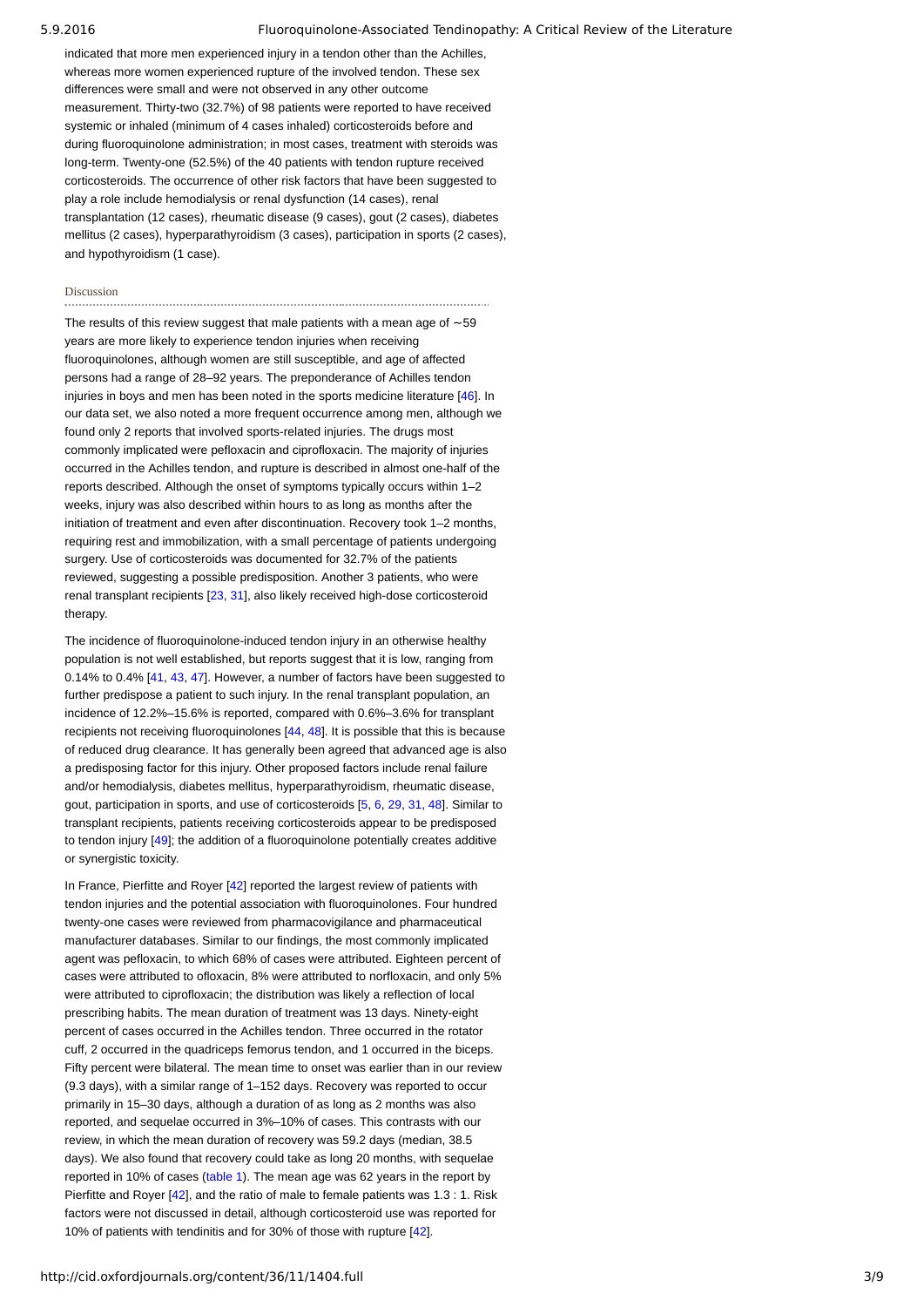Three other studies described comparisons of patients who had received fluoroquinolones with those who had not been treated in an attempt to quantify incidence and association with these agents as well as with corticosteroid therapy. A more recent retrospective study [\[43\]](http://cid.oxfordjournals.org/content/36/11/1404.full#ref-43) reported results that were collected from an outpatient database in The Netherlands. In that study, 1841 patients who had received a fluoroquinolone were compared with 9406 patients who had received another class of antimicrobials (amoxicillin, trimethoprim, trimethoprimsulfamethoxazole, or nitrofurantoin) to determine the association, incidence, and relative risk of using a fluoroquinolone and developing tendinopathies. Patients were excluded if they had a history of tendon injury, prior trauma, or inadequate diagnosis and if they had rheumatic disease, systemic lupus erythematosus, gout, polymyositis, Reiter syndrome, or AIDS. Of a total of 97 tendinopathies, only 22 were included: 7 that occurred with fluoroquinolone use and 15 that occurred with use of other antimicrobials during total exposure periods of 19,751 and 458,484 days, respectively. This resulted in incidences of 7.74 cases per 100,000 days for fluoroquinolones and 3.27 cases per 100,000 days for the other antimicrobials, or a relative risk of 2.4. Ofloxacin was shown to have a relative risk of 4.9. These risks adjusted to 3.7 for all fluoroquinolones and 10.1 for ofloxacin when the incidence of Achilles tendinopathies was evaluated specifically. No association was found with ciprofloxacin or norfloxacin. An association was also not found for corticosteroids.

An earlier retrospective review of 230 renal transplant recipients was done to determine whether the addition of a fluoroquinolone would increase the risk of tendinopathies in a population receiving treatment with high-dose corticosteroids [\[44](http://cid.oxfordjournals.org/content/36/11/1404.full#ref-44)]. Patients who underwent transplantation during the period of January 1991 through December 1992 were included. An association was defined as the occurrence of tendinopathy during or ≤15 days after discontinuation after fluoroquinolone therapy. Ninety fluoroquinolone-treated patients were compared with 140 untreated patients. No significant difference was described between the groups with respect to transplant mismatches, duration of hemodialysis, presence of diabetes, or serum creatinine levels. The fluoroquinolone group had a slightly higher mean age (50.4 vs. 46.6 years). In the treated group, 11 patients (12.2%) experienced tendinopathies, compared with 5 (3.6%) in the untreated group. Ten of the 11 treated patients received pefloxacin; 1 received its metabolite, norfloxacin. No patient who received ciprofloxacin or ofloxacin experienced tendinopathy. Of the patients who experienced tendinopathies, the fluoroquinolone-treated patients were found to have been undergoing hemodialysis for a significantly longer duration (mean duration of hemodialysis, 61.5 vs. 36.4 months). No association was found between the groups with respect to daily corticosteroid dose, duration of therapy, or number of steroid-treated acute rejections.

A brief report describing a retrospective review of renal transplant recipients supports the findings that corticosteroid dose does not affect outcome [[48](http://cid.oxfordjournals.org/content/36/11/1404.full#ref-48)]. Of a total of 340 patients, 32 of whom were treated with fluoroquinolones, no difference was described with regard to duration of dialysis, degree of hyperparathyroidism, serum calcium or phosphate levels, or dose of corticosteroids. Age, however, was found to be higher for patients with tendinopathies in the treated group.

*Mechanism of injury*. Injuries to the Achilles tendon involving sports may be classified into various categories, varying from focal lesions to peritendonitis to rupture [[50\]](http://cid.oxfordjournals.org/content/36/11/1404.full#ref-50). Pathological changes may be minimal or nonexistent in tendinitis with edema; or they may be degenerative focal disease, with granulomatous changes and capillary cell proliferation; or they may display infiltration of fibrocytes, as in chronic tendinitis [\[50](http://cid.oxfordjournals.org/content/36/11/1404.full#ref-50)]. Hyaline and mucoid degeneration, chondroid metaplasia of the tenocytes, and alterations in mucopolysaccharide and collagen fibers are also described. Narrowed vasculature of the tendon and paratendon suggest that changes in blood flow may play a role [\[46](http://cid.oxfordjournals.org/content/36/11/1404.full#ref-46)]. The low supply of blood to the tendons, particularly the Achilles, which is further decreased with age, likely predisposes to injury [[46\]](http://cid.oxfordjournals.org/content/36/11/1404.full#ref-46). Degenerative changes are not thought to predispose to rupture specifically [[50](http://cid.oxfordjournals.org/content/36/11/1404.full#ref-50)]. High-impact use of the Achilles tendon leads to the site being the most common for injury; however, other sites are not excluded [\[6](http://cid.oxfordjournals.org/content/36/11/1404.full#ref-6)].

The mechanism by which fluoroquinolones are thought to cause tendon injury has not been established, although a number of suggestions have been made. Jorgensen et al. [[9](http://cid.oxfordjournals.org/content/36/11/1404.full#ref-9)] described the pathological findings for a 68-year-old man who had been treated for 3 months with pefloxacin as demonstrating degenerative lesions, fissures, interstitial edema without cellular infiltration, necrosis, and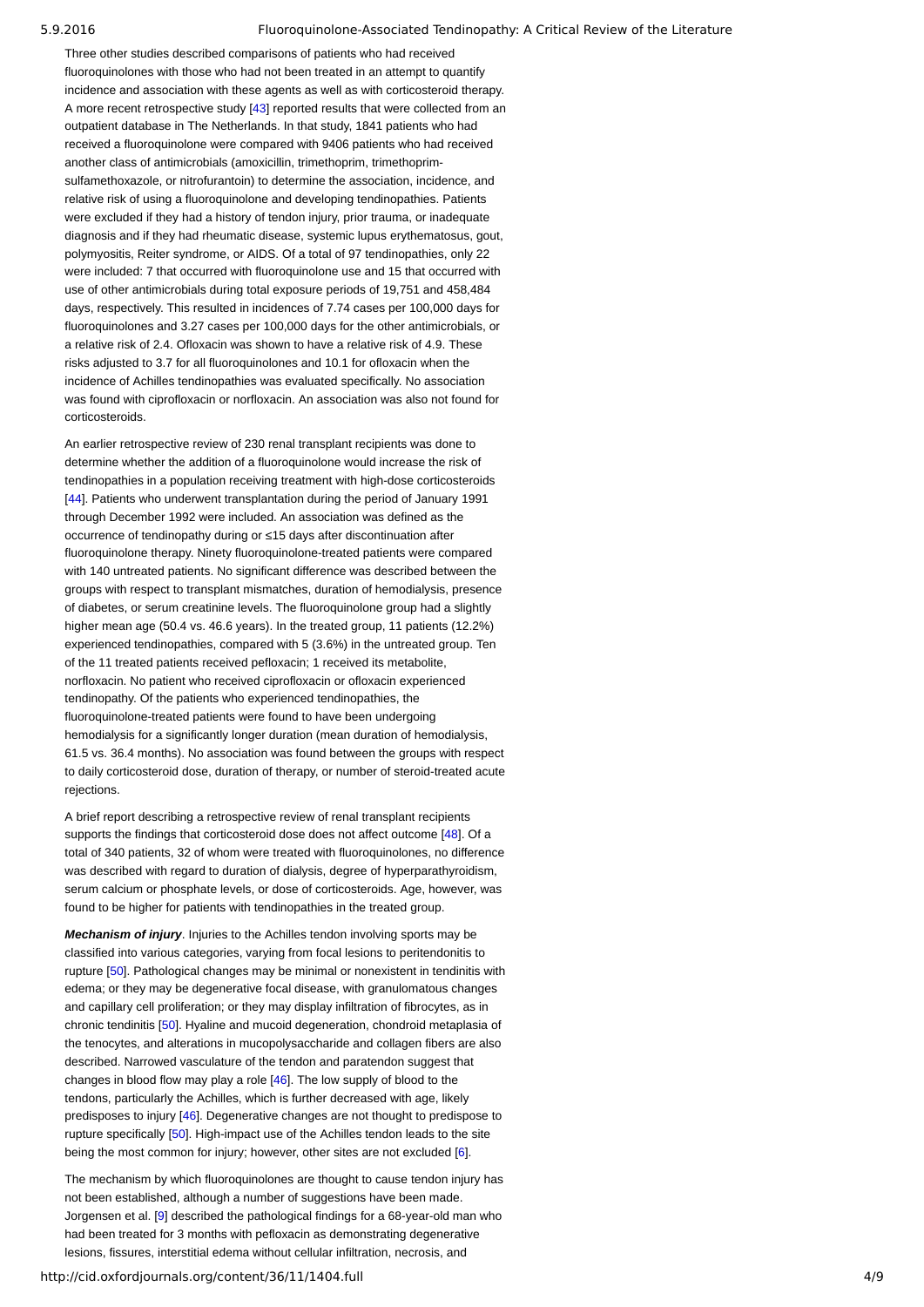neovascularization. Beuchard et al. [[10](http://cid.oxfordjournals.org/content/36/11/1404.full#ref-10)] described a 54-year-old man who had received pefloxacin therapy for only 1 week and who had normal tendon tissue without degenerative lesions, thickening of the vasculature, hyaline deposits, and inflammatory infiltrate. It was suggested that an ischemic vascular process was the cause in these patients. Necrosis has also been noted in other patients who have received norfloxacin and ciprofloxacin [\[20](http://cid.oxfordjournals.org/content/36/11/1404.full#ref-20), [28](http://cid.oxfordjournals.org/content/36/11/1404.full#ref-28)]. Le Huec et al. [\[6\]](http://cid.oxfordjournals.org/content/36/11/1404.full#ref-6) suggested that the mechanism may be related to direct toxicity to the collagen because of the rapid onset of tendon injury [[6\]](http://cid.oxfordjournals.org/content/36/11/1404.full#ref-6). In renal transplant recipients, it is possible that the reduced clearance of the fluoroquinolone results in elevated concentrations that might play a role in toxicity as the incidence increases in this population.

*Animal studies*. The use of pefloxacin in a mouse model demonstrated a change in proteoglycan synthesis in the Achilles tendon [[51](http://cid.oxfordjournals.org/content/36/11/1404.full#ref-51)]. Oxidative damage was also found, suggesting the involvement of a reactive oxygen species. The authors proposed that age, sports activity, or corticosteroid therapy may play a role in preventing repair in the tendon. This could lead to irreversible matrix changes and rupture.

The toxic effects of various fluoroquinolones were evaluated in a juvenile rat model [[52](http://cid.oxfordjournals.org/content/36/11/1404.full#ref-52)]. Edema and increased mononuclear cells were often found in the tendon sheath of the Achilles. Pefloxacin, fleroxacin, levofloxacin, and ofloxacin were found to induce the greatest number of lesions. Administration of enoxacin, norfloxacin, and ciprofloxacin had little or no effect. The authors suggested that the substituent at the seventh position of the fluoroquinolone molecule might play a role, because the agents with the highest toxicity all share a methylpiperadinyl moiety at this position, whereas the other 3 have a piperadinyl substituent. Nitric oxide and 5-lipoxygenase were also found to play a role. Another animal study described alterations in the viability of rabbit tenocytes by quinolones that are fluorinated but not by those that are not fluorinated [[53\]](http://cid.oxfordjournals.org/content/36/11/1404.full#ref-53). Further studies are required to elucidate whether a structure-activity relationship exists.

In conclusion, pefloxacin and ciprofloxacin were the most frequently implicated agents, but tendon injury was reported in association with most fluoroquinolones. Overall, very few cases were from North America or continents other than Europe, which may be partly related to the fluoroquinolones implicated or available and/or to underreporting in other continents. Use of ciprofloxacin and levofloxacin is extensive in North America, and with the availability of other new fluoroquinolones, such as gatifloxacin and moxifloxacin, their use will only increase. Careful consideration should be given to the use of fluoroquinolones in combination with corticosteroids or to the use of fluoroquinolones for treating patients with renal dysfunction, because these groups are at high risk for fluoroquinolone-associated tendinopathy.

> Received November 29, 2002. Accepted February 6, 2003.

© 2003 by the Infectious Diseases Society of America

### References

1. **□** Zhanel GG, Walkty A, Vercaigne L, et al. Fluoroquinolones in Canada: a critical review.Can J Infect Dis 1999;10:207-38. [Medline](http://cid.oxfordjournals.org/external-ref?access_num=22346384&link_type=MED) Google [Scholar](http://scholar.google.com/scholar_lookup?title=Fluoroquinolones%20in%20Canada%3A%20a%20critical%20review&author=GG%20Zhanel&author=A%20Walkty&author=L%20Vercaigne&publication_year=1999&journal=Can%20J%20Infect%20Dis&volume=10&pages=207-38)

- 2. |■ Zhanel GG, Ennis K, Vercaigne L, Gin AS, Embil J, Hoban DJ. Critical review of fluoroquinolones: focus on respiratory infections. Drugs 2002;62:13-59 [CrossRef](http://cid.oxfordjournals.org/external-ref?access_num=10.2165/00003495-200262010-00002&link_type=DOI) [Medline](http://cid.oxfordjournals.org/external-ref?access_num=11790155&link_type=MED) Web of [Science](http://cid.oxfordjournals.org/external-ref?access_num=000174000800002&link_type=ISI) Google [Scholar](http://scholar.google.com/scholar_lookup?title=Critical%20review%20of%20fluoroquinolones%3A%20focus%20on%20respiratory%20infections&author=GG%20Zhanel&author=K%20Ennis&author=L%20Vercaigne&author=AS%20Gin&author=J%20Embil&author=DJ%20Hoban&publication_year=2002&journal=Drugs&volume=62&pages=13-59)
- 3. [↵](http://cid.oxfordjournals.org/content/36/11/1404.full#xref-ref-3-1) Mandell LA, Marrie TJ, Grossman RF, et al. Canadian guidelines for the initial management of community-acquired pneumonia: an evidence-based update by the Canadian Infectious Diseases Society and the Canadian Thoracic Society. Clin Infect Dis 2000;31:383-421. [FREE](http://cid.oxfordjournals.org/cgi/ijlink?linkType=FULL&journalCode=cid&resid=31/2/383) Full Text
- 4. **a** Bartlett JG, Dowell SF, Mandell LA, et al. Practice guidelines for the management of community-acquired pneumonia in adults. Clin Infect Dis 2000;31:347-82. [FREE](http://cid.oxfordjournals.org/cgi/ijlink?linkType=FULL&journalCode=cid&resid=31/2/347) Full Text
- 5.  $\rightarrow$  Zabraniecki L, Negrier I, Vergne P, et al. Fluoroquinolone induced tendinopathy: report of 6 cases. J Rheumatol 1996;23:51620. [Medline](http://cid.oxfordjournals.org/external-ref?access_num=8832995&link_type=MED) Web of [Science](http://cid.oxfordjournals.org/external-ref?access_num=A1996TZ32800022&link_type=ISI) Google [Scholar](http://scholar.google.com/scholar_lookup?title=Fluoroquinolone%20induced%20tendinopathy%3A%20report%20of%206%20cases&author=L%20Zabraniecki&author=I%20Negrier&author=P%20Vergne&publication_year=1996&journal=J%20Rheumatol&volume=23&pages=516-20)
- 6. [↵](http://cid.oxfordjournals.org/content/36/11/1404.full#xref-ref-6-1) Le Huec JC, Schaeverbeke T, Chauveaux, Rivel J, Dehais J, Le Rebeller A.Epicondylitis after treatment with fluoroquinolone antibiotics. J Bone Joint Surg Br 1995;77:293-5. [Medline](http://cid.oxfordjournals.org/external-ref?access_num=7706350&link_type=MED) Google [Scholar](http://scholar.google.com/scholar_lookup?title=Epicondylitis%20after%20treatment%20with%20fluoroquinolone%20antibiotics&author=JC%20Le%20Huec&author=T%20Schaeverbeke&author=Chauveaux&author=J%20Rivel&author=J%20Dehais&author=A%20Le%20Rebeller&publication_year=1995&journal=J%20Bone%20Joint%20Surg%20Br&volume=77&pages=293-5)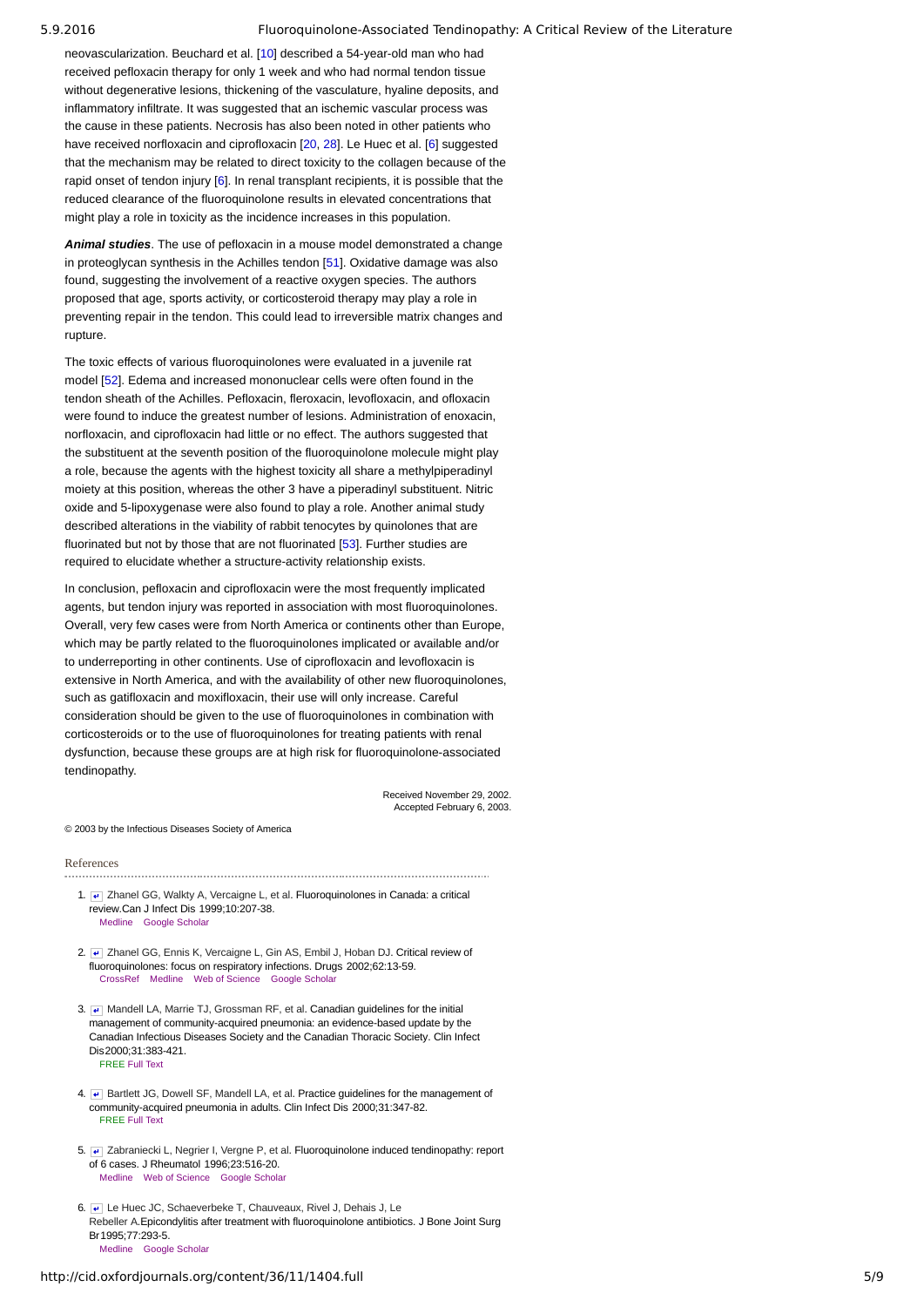- 7. Blanche P, Sereni D, Sicard D, et al. Tendinopathies achillénnes induites par la péfloxacine: a propos de 2 cas. Ann Med Interne (Paris) 1992;143:348. [Medline](http://cid.oxfordjournals.org/external-ref?access_num=1482040&link_type=MED) Google [Scholar](http://scholar.google.com/scholar_lookup?title=Tendinopathies%20achill%C3%A9nnes%20induites%20par%20la%20p%C3%A9floxacine%3A%20a%20propos%20de%202%20cas&author=P%20Blanche&author=D%20Sereni&author=D%20Sicard&publication_year=1992&journal=Ann%20Med%20Interne%20%28Paris%29&volume=143&pages=348)
- 8. Ribard P, Audisio F, Kahn MF, et al. Seven Achilles tendonitis including 3 complicated by rupture during fluoroquinolone therapy. J Rheumatol 1992;19:1479-81. [Medline](http://cid.oxfordjournals.org/external-ref?access_num=1433021&link_type=MED) Web of [Science](http://cid.oxfordjournals.org/external-ref?access_num=A1992JN26900034&link_type=ISI) Google [Scholar](http://scholar.google.com/scholar_lookup?title=Seven%20Achilles%20tendonitis%20including%203%20complicated%20by%20rupture%20during%20fluoroquinolone%20therapy&author=P%20Ribard&author=F%20Audisio&author=MF%20Kahn&publication_year=1992&journal=J%20Rheumatol&volume=19&pages=1479-81)
- 9. Jorgensen C, Anaya JM, Didry C, et al. Arthropathies et tendinopathie achillénne induites par la péfloxacine. Rev Rhum Mal Osteoartic 1991;58:623-5. [Medline](http://cid.oxfordjournals.org/external-ref?access_num=1775911&link_type=MED) Google [Scholar](http://scholar.google.com/scholar_lookup?title=Arthropathies%20et%20tendinopathie%20achill%C3%A9nne%20induites%20par%20la%20p%C3%A9floxacine&author=C%20Jorgensen&author=JM%20Anaya&author=C%20Didry&publication_year=1991&journal=Rev%20Rhum%20Mal%20Osteoartic&volume=58&pages=623-5)
- 10. Beuchard J, Rochcongar P, Saillant G, et al. Tendinopathie achillénne bilatérale chronique à la péfloxacine, sans rupture spontanée, traitée chirurgicalement. Presse Med1996;25:1083. [Medline](http://cid.oxfordjournals.org/external-ref?access_num=8760630&link_type=MED) Web of [Science](http://cid.oxfordjournals.org/external-ref?access_num=A1996UV20200009&link_type=ISI) Google [Scholar](http://scholar.google.com/scholar_lookup?title=Tendinopathie%20achill%C3%A9nne%20bilat%C3%A9rale%20chronique%20%C3%A0%20la%20p%C3%A9floxacine%2C%20sans%20rupture%20spontan%C3%A9e%2C%20trait%C3%A9e%20chirurgicalement&author=J%20Beuchard&author=P%20Rochcongar&author=G%20Saillant&publication_year=1996&journal=Presse%20Med&volume=25&pages=1083)
- 11. Meyboom RHB, Olsson S, Knol A, et al. Achilles tendonitis induced by pefloxacin and other fluoroquinolone derivatives. Pharmacoepidemiology and Drug Safety 1994;3:185-9. [CrossRef](http://cid.oxfordjournals.org/external-ref?access_num=10.1002/pds.2630030402&link_type=DOI) Google [Scholar](http://scholar.google.com/scholar_lookup?title=Achilles%20tendonitis%20induced%20by%20pefloxacin%20and%20other%20fluoroquinolone%20derivatives&author=RHB%20Meyboom&author=S%20Olsson&author=A%20Knol&publication_year=1994&journal=Pharmacoepidemiology%20and%20Drug%20Safety&volume=3&pages=185-9)
- 12. Cohen de Lara A, Rosenberg F, Struz P. Trois nouveau cas de tendinopathie achillénne après traitement par fluoroquinolones. Rev Rhum Mal Osteoartic 1992;59:652. Google [Scholar](http://scholar.google.com/scholar_lookup?title=Trois%20nouveau%20cas%20de%20tendinopathie%20achill%C3%A9nne%20apr%C3%A8s%20traitement%20par%20fluoroquinolones&author=A%20Cohen%20de%20Lara&author=F%20Rosenberg&author=P%20Struz&publication_year=1992&journal=Rev%20Rhum%20Mal%20Osteoartic&volume=59&pages=652)
- 13. Franck JL, Bouteiller G, Chagnaud P, et al. Ruptures des tendons d'Achille chez deux adultes traités par péfloxacine d'ont un cas bilatéral. Rev Rhum Mal Osteoartic1991;58:904. [Medline](http://cid.oxfordjournals.org/external-ref?access_num=1780680&link_type=MED) Google [Scholar](http://scholar.google.com/scholar_lookup?title=Ruptures%20des%20tendons%20d%27Achille%20chez%20deux%20adultes%20trait%C3%A9s%20par%20p%C3%A9floxacine%20d%27ont%20un%20cas%20bilat%C3%A9ral&author=JL%20Franck&author=G%20Bouteiller&author=P%20Chagnaud&publication_year=1991&journal=Rev%20Rhum%20Mal%20Osteoartic&volume=58&pages=904)
- 14. Dekens-Konter JA, Knol A, Olsson S, et al. Tendonitis of the Achilles tendon caused by pefloxacin and other fluoroquinolone derivatives [in Dutch]. Ned Tijdschr Geneeskd 1994:139:528-31. Google [Scholar](http://scholar.google.com/scholar_lookup?title=Tendonitis%20of%20the%20Achilles%20tendon%20caused%20by%20pefloxacin%20and%20other%20fluoroquinolone%20derivatives%20%5Bin%20Dutch%5D&author=JA%20Dekens-Konter&author=A%20Knol&author=S%20Olsson&publication_year=1994&journal=Ned%20Tijdschr%20Geneeskd&volume=139&pages=528-31)
- 15. Movin T, Gad A, Güntner P, Földhazy, Rolf C. Pathology of the Achilles tendon in association with ciprofloxacin treatment. Foot Ankle Int 1997:18:297-9. [Medline](http://cid.oxfordjournals.org/external-ref?access_num=9167931&link_type=MED) Web of [Science](http://cid.oxfordjournals.org/external-ref?access_num=A1997XA88000010&link_type=ISI) Google [Scholar](http://scholar.google.com/scholar_lookup?title=Pathology%20of%20the%20Achilles%20tendon%20in%20association%20with%20ciprofloxacin%20treatment&author=T%20Movin&author=A%20Gad&author=P%20G%C3%BCntner&author=F%C3%B6ldhazy&author=C%20Rolf&publication_year=1997&journal=Foot%20Ankle%20Int&volume=18&pages=297-9)
- 16. McGarvey WC, Singh D, Trevino SG. Partial Achilles tendon ruptures associated with fluoroquinolone antibiotics: a case report and literature review. Foot Ankle Int 1996;17:496 8.

[Medline](http://cid.oxfordjournals.org/external-ref?access_num=8863030&link_type=MED) Web of [Science](http://cid.oxfordjournals.org/external-ref?access_num=A1996VC36300011&link_type=ISI) Google [Scholar](http://scholar.google.com/scholar_lookup?title=Partial%20Achilles%20tendon%20ruptures%20associated%20with%20fluoroquinolone%20antibiotics%3A%20a%20case%20report%20and%20literature%20review&author=WC%20McGarvey&author=D%20Singh&author=SG%20Trevino&publication_year=1996&journal=Foot%20Ankle%20Int&volume=17&pages=496-8)

- 17. Poon CCH, Sundaram NA. Spontaneous bilateral Achilles tendon rupture associated with ciprofloxacin. Med J Aust 1997;166:665. [Medline](http://cid.oxfordjournals.org/external-ref?access_num=9216589&link_type=MED) Web of [Science](http://cid.oxfordjournals.org/external-ref?access_num=A1997XE98200017&link_type=ISI) Google [Scholar](http://scholar.google.com/scholar_lookup?title=Spontaneous%20bilateral%20Achilles%20tendon%20rupture%20associated%20with%20ciprofloxacin&author=CCH%20Poon&author=NA%20Sundaram&publication_year=1997&journal=Med%20J%20Aust&volume=166&pages=665)
- 18. West MB, Gow P. Ciprofloxacin, bilateral Achilles tendonitis and unilateral tendon rupture a case report. N Z Med J 1998;111:18-9. [Medline](http://cid.oxfordjournals.org/external-ref?access_num=9484431&link_type=MED) Web of [Science](http://cid.oxfordjournals.org/external-ref?access_num=000071964800010&link_type=ISI) Google [Scholar](http://scholar.google.com/scholar_lookup?title=Ciprofloxacin%2C%20bilateral%20Achilles%20tendonitis%20and%20unilateral%20tendon%20rupture%E2%80%94a%20case%20report&author=MB%20West&author=P%20Gow&publication_year=1998&journal=N%20Z%20Med%20J&volume=111&pages=18-9)
- 19. McEwan SR, Davey PG. Ciprofloxacin and tenosynovitis. Lancet 1988;2:900. [Medline](http://cid.oxfordjournals.org/external-ref?access_num=2902333&link_type=MED) Web of [Science](http://cid.oxfordjournals.org/external-ref?access_num=A1988Q436600019&link_type=ISI) Google [Scholar](http://scholar.google.com/scholar_lookup?title=Ciprofloxacin%20and%20tenosynovitis&author=SR%20McEwan&author=PG%20Davey&publication_year=1988&journal=Lancet&volume=2&pages=900)
- 20. [↵](http://cid.oxfordjournals.org/content/36/11/1404.full#xref-ref-20-1) Casparian JM, Luchi M, Moffat RE, et al. Quinolones and tendon ruptures. South Med J2000;93:488526. [Medline](http://cid.oxfordjournals.org/external-ref?access_num=10832946&link_type=MED) Web of [Science](http://cid.oxfordjournals.org/external-ref?access_num=000087194700008&link_type=ISI) Google [Scholar](http://scholar.google.com/scholar_lookup?title=Quinolones%20and%20tendon%20ruptures&author=JM%20Casparian&author=M%20Luchi&author=RE%20Moffat&publication_year=2000&journal=South%20Med%20J&volume=93&pages=488-526)
- 21. Carrasco JM. Tendonitis associated with ciprofloxacin. Ann Pharmacother 1997;31:120. [Medline](http://cid.oxfordjournals.org/external-ref?access_num=8997482&link_type=MED) Web of [Science](http://cid.oxfordjournals.org/external-ref?access_num=A1997WC26100024&link_type=ISI) Google [Scholar](http://scholar.google.com/scholar_lookup?title=Tendonitis%20associated%20with%20ciprofloxacin&author=JM%20Carrasco&publication_year=1997&journal=Ann%20Pharmacother&volume=31&pages=120)
- 22. Mirovsky Y, Pollack L, Arlazoroff A, et al. Ciprofloxacin-associated bilateral acute Achilles tendonitis [in Hebrew] [abstract]. Harefuah 1995;129:470-2. [Medline](http://cid.oxfordjournals.org/external-ref?access_num=8846955&link_type=MED) Google [Scholar](http://scholar.google.com/scholar_lookup?title=Ciprofloxacin-associated%20bilateral%20acute%20Achilles%20tendonitis%20%5Bin%20Hebrew%5D%20%5Babstract%5D&author=Y%20Mirovsky&author=L%20Pollack&author=A%20Arlazoroff&publication_year=1995&journal=Harefuah&volume=129&pages=470-2)
- 23. Lee TW, Collins JF. Ciprofloxacin associated bilateral Achilles tendon rupture. Aust N Z J Med 1992;22:500. [Medline](http://cid.oxfordjournals.org/external-ref?access_num=1445042&link_type=MED) Web of [Science](http://cid.oxfordjournals.org/external-ref?access_num=A1992JV89300012&link_type=ISI) Google [Scholar](http://scholar.google.com/scholar_lookup?title=Ciprofloxacin%20associated%20bilateral%20Achilles%20tendon%20rupture&author=TW%20Lee&author=JF%20Collins&publication_year=1992&journal=Aust%20N%20Z%20J%20Med&volume=22&pages=500)
- 24. Boulay I, Farge D, Haddad A, et al. Tendinopathie à la ciprofloxacine avec possibilité de rupture partielle du tendon d'Achille. Ann Med Interne (Paris) 1993;144:493-4. [Medline](http://cid.oxfordjournals.org/external-ref?access_num=8141519&link_type=MED) Google [Scholar](http://scholar.google.com/scholar_lookup?title=Tendinopathie%20%C3%A0%20la%20ciprofloxacine%20avec%20possibilit%C3%A9%20de%20rupture%20partielle%20du%20tendon%20d%27Achille&author=I%20Boulay&author=D%20Farge&author=A%20Haddad&publication_year=1993&journal=Ann%20Med%20Interne%20%28Paris%29&volume=144&pages=493-4)
- 25. Hernández MV, Peris P, Sierra J, et al. Tendinitis por fluoroquinolonas: descripción de dos pacientes. Med Clin (Barc) 1994;103:264-6. [Medline](http://cid.oxfordjournals.org/external-ref?access_num=7934295&link_type=MED) Google [Scholar](http://scholar.google.com/scholar_lookup?title=Tendinitis%20por%20fluoroquinolonas%3A%20descripci%C3%B3n%20de%20dos%20pacientes&author=MV%20Hern%C3%A1ndez&author=P%20Peris&author=J%20Sierra&publication_year=1994&journal=Med%20Clin%20%28Barc%29&volume=103&pages=264-6)
- 26. Jagose JT, McGregor DR, Nind GR, Bailey RR. Achilles tendon rupture due to ciprofloxacin. N Z Med J 1996;109:471-2. [Medline](http://cid.oxfordjournals.org/external-ref?access_num=9006634&link_type=MED) Web of [Science](http://cid.oxfordjournals.org/external-ref?access_num=A1996WA05500014&link_type=ISI) Google [Scholar](http://scholar.google.com/scholar_lookup?title=Achilles%20tendon%20rupture%20due%20to%20ciprofloxacin&author=JT%20Jagose&author=DR%20McGregor&author=GR%20Nind&author=RR%20Bailey&publication_year=1996&journal=N%20Z%20Med%20J&volume=109&pages=471-2)
- 27. Harrell RM. Fluoroquinolone-induced tendinopathy: what do we know? South Med J1999;92:622-5. [Medline](http://cid.oxfordjournals.org/external-ref?access_num=10372859&link_type=MED) Web of [Science](http://cid.oxfordjournals.org/external-ref?access_num=000080827900014&link_type=ISI) Google [Scholar](http://scholar.google.com/scholar_lookup?title=Fluoroquinolone-induced%20tendinopathy%3A%20what%20do%20we%20know%3F&author=RM%20Harrell&publication_year=1999&journal=South%20Med%20J&volume=92&pages=622-5)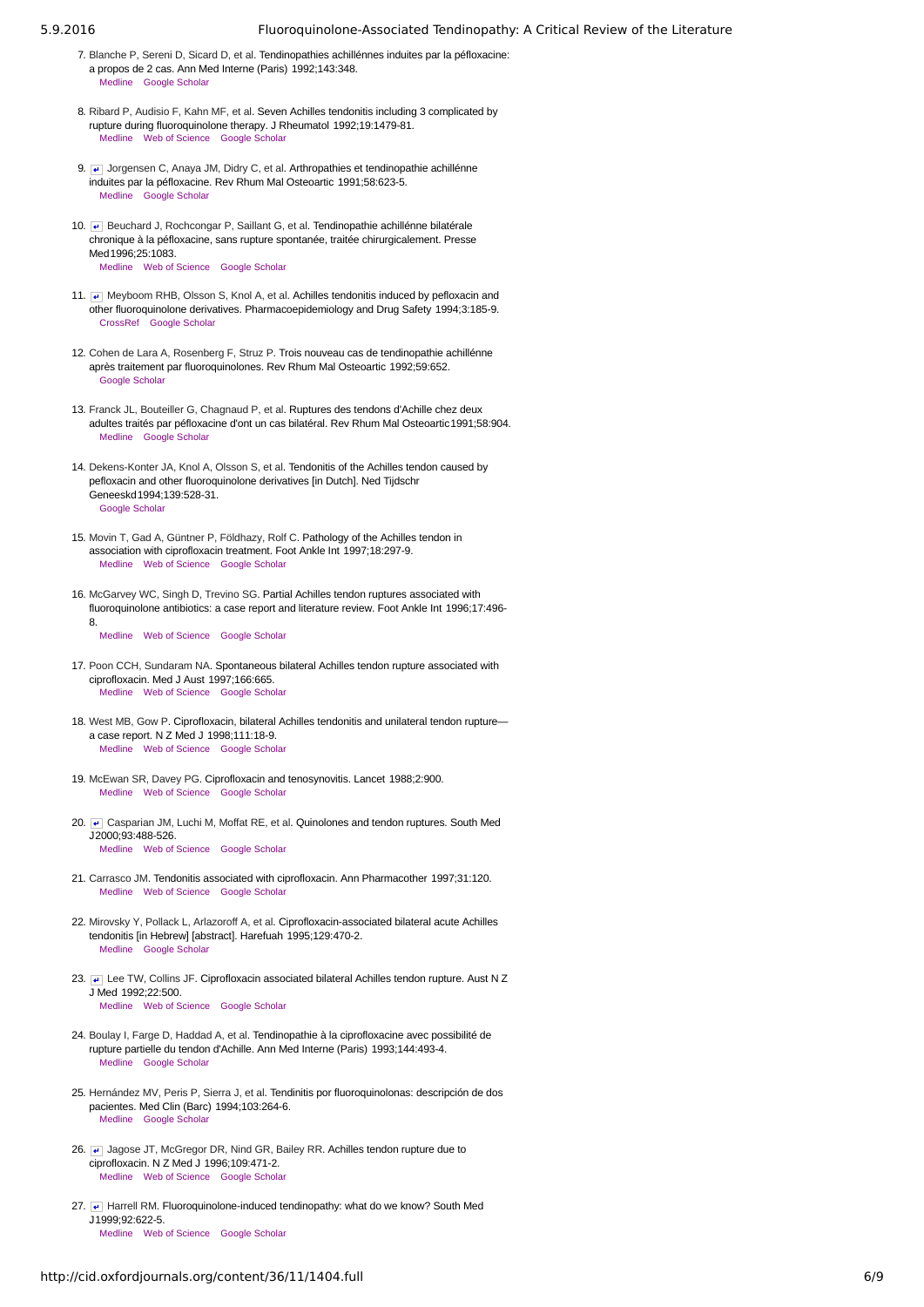- 28.  $\leftrightarrow$  Petersen W, Laprell H. Insidious rupture of the Achilles tendon after ciprofloxacininduced tendinopathy: a case report [in German] [abstract]. Unfallchirurgie 1998;101:731-4. [CrossRef](http://cid.oxfordjournals.org/external-ref?access_num=10.1007/s001130050330&link_type=DOI) Google [Scholar](http://scholar.google.com/scholar_lookup?title=Insidious%20rupture%20of%20the%20Achilles%20tendon%20after%20ciprofloxacin-induced%20tendinopathy%3A%20a%20case%20report%20%5Bin%20German%5D%20%5Babstract%5D&author=W%20Petersen&author=H%20Laprell&publication_year=1998&journal=Unfallchirurgie&volume=101&pages=731-4)
- 29. Cattaneo F, Serna M, Stoller R. Fluoroquinolone associated tendon rupture and bilateral tendinitis in a hemodialysis patient and two renal transplant recipients. Kidney Int1990;50:1429. Google [Scholar](http://scholar.google.com/scholar_lookup?title=Fluoroquinolone%20associated%20tendon%20rupture%20and%20bilateral%20tendinitis%20in%20a%20hemodialysis%20patient%20and%20two%20renal%20transplant%20recipients&author=F%20Cattaneo&author=M%20Serna&author=R%20Stoller&publication_year=1990&journal=Kidney%20Int&volume=50&pages=1429)
- 30. Chaslerie A, Bannwarth B, Landreau JM, Yver L, Begaud B. Ruptures tendineuses et fluoro-quinolones: un effet indésirable de classe. Rev Rhum Mal Osteoartic 1992;59:297-8. [Medline](http://cid.oxfordjournals.org/external-ref?access_num=1496284&link_type=MED) Google [Scholar](http://scholar.google.com/scholar_lookup?title=Ruptures%20tendineuses%20et%20fluoro-quinolones%3A%20un%20effet%20ind%C3%A9sirable%20de%20classe&author=A%20Chaslerie&author=B%20Bannwarth&author=JM%20Landreau&author=L%20Yver&author=B%20Begaud&publication_year=1992&journal=Rev%20Rhum%20Mal%20Osteoartic&volume=59&pages=297-8)
- 31. Bailey RR, Kirk JA, Peddie BA. Norfloxacin-induced rheumatic disease. N Z Med J1983;96:590. [Medline](http://cid.oxfordjournals.org/external-ref?access_num=6223241&link_type=MED) Web of [Science](http://cid.oxfordjournals.org/external-ref?access_num=A1983RA51800029&link_type=ISI) Google [Scholar](http://scholar.google.com/scholar_lookup?title=Norfloxacin-induced%20rheumatic%20disease&author=RR%20Bailey&author=JA%20Kirk&author=BA%20Peddie&publication_year=1983&journal=N%20Z%20Med%20J&volume=96&pages=590)
- 32. Tonolli-Serabian I, Mattei JP, Poet JL, et al. Rupture de al coiffe des rotateurs au cours d'un traitement par quinolone. Collection de Pathologie Locomotrice 1993;26:147-50. Google [Scholar](http://scholar.google.com/scholar_lookup?title=Rupture%20de%20al%20coiffe%20des%20rotateurs%20au%20cours%20d%27un%20traitement%20par%20quinolone&author=I%20Tonolli-Serabian&author=JP%20Mattei&author=JL%20Poet&publication_year=1993&journal=Collection%20de%20Pathologie%20Locomotrice&volume=26&pages=147-50)
- 33. Schwald N, Debray-Meignan S. Suspected role of ofloxacin in a case of arthralgia, myalgia, and multiple tendinopathy. Rev Rhum Engl Ed 1999;66:419-21. [Medline](http://cid.oxfordjournals.org/external-ref?access_num=10526383&link_type=MED) Google [Scholar](http://scholar.google.com/scholar_lookup?title=Suspected%20role%20of%20ofloxacin%20in%20a%20case%20of%20arthralgia%2C%20myalgia%2C%20and%20multiple%20tendinopathy&author=N%20Schwald&author=S%20Debray-Meignan&publication_year=1999&journal=Rev%20Rhum%20Engl%20Ed&volume=66&pages=419-21)
- 34. Huston KA. Achilles tendonitis and tendon rupture due to fluoroquinolone antibiotics. N Engl J Med 1994;331:748. [CrossRef](http://cid.oxfordjournals.org/external-ref?access_num=10.1056/NEJM199409153311116&link_type=DOI) [Medline](http://cid.oxfordjournals.org/external-ref?access_num=8058092&link_type=MED) Web of [Science](http://cid.oxfordjournals.org/external-ref?access_num=A1994PF33200030&link_type=ISI) Google [Scholar](http://scholar.google.com/scholar_lookup?title=Achilles%20tendonitis%20and%20tendon%20rupture%20due%20to%20fluoroquinolone%20antibiotics&author=KA%20Huston&publication_year=1994&journal=N%20Engl%20J%20Med&volume=331&pages=748)
- 35. Lewis JR, Gums JG, Dickensheets DL. Levofloxacin-induced bilateral Achilles tendonitis. Ann Pharmacother 1999;33:792-5. [Abstract/FREE](http://cid.oxfordjournals.org/cgi/ijlink?linkType=ABST&journalCode=spaop&resid=33/7-8/792) Full Text
- 36. [↵](http://cid.oxfordjournals.org/content/36/11/1404.full#xref-ref-36-1) Borderie P, Marcelli C, Leray H, et al. Ruptures spontanees du tendon d'Achille apres transplantation renale: role favorisant des fluoroquinolones [abstract E22]. Rev Rhum1992;59:652. Google [Scholar](http://scholar.google.com/scholar_lookup?title=Ruptures%20spontanees%20du%20tendon%20d%27Achille%20apres%20transplantation%20renale%3A%20role%20favorisant%20des%20fluoroquinolones%20%5Babstract%20E22%5D&author=P%20Borderie&author=C%20Marcelli&author=H%20Leray&publication_year=1992&journal=Rev%20Rhum&volume=59&pages=652)
- 37. Gabutti L, Stoller R, Marti HP. Fluoroquinolone as etiology of tendinopathy [in German] [abstract]. Ther Umsch 1998;55:558-61. [Medline](http://cid.oxfordjournals.org/external-ref?access_num=9789471&link_type=MED) Google [Scholar](http://scholar.google.com/scholar_lookup?title=Fluoroquinolone%20as%20etiology%20of%20tendinopathy%20%5Bin%20German%5D%20%5Babstract%5D&author=L%20Gabutti&author=R%20Stoller&author=HP%20Marti&publication_year=1998&journal=Ther%20Umsch&volume=55&pages=558-61)
- 38. Gillet P, Blum A, Pierfitte C, et al. Fluoroquinolone-associated Achille's tendonitis: MRI findings [abstract B128]. Arthritis Rheum 1993;36:5163. Google [Scholar](http://scholar.google.com/scholar_lookup?title=Fluoroquinolone-associated%20Achille%27s%20tendonitis%3A%20MRI%20findings%20%5Babstract%20B128%5D&author=P%20Gillet&author=A%20Blum&author=C%20Pierfitte&publication_year=1993&journal=Arthritis%20Rheum&volume=36&pages=5163)
- 39. Perrot S, Kaplan G, Ziza JM. 3 cas de tendinite Achilléenne sous péfloxacine d'ont deux avec rupture [in French] [letter]. Rev Rhum Mal Osteoartic 1992;59:162. [Medline](http://cid.oxfordjournals.org/external-ref?access_num=1604233&link_type=MED) Google [Scholar](http://scholar.google.com/scholar_lookup?title=3%20cas%20de%20tendinite%20Achill%C3%A9enne%20sous%20p%C3%A9floxacine%20d%27ont%20deux%20avec%20rupture%20%5Bin%20French%5D%20%5Bletter%5D&author=S%20Perrot&author=G%20Kaplan&author=JM%20Ziza&publication_year=1992&journal=Rev%20Rhum%20Mal%20Osteoartic&volume=59&pages=162)
- 40. Fleisch F, Hartmann K, Kuhn M. Fluoroquinolone-induced tendinopathy: also occurring with levofloxacin. Infection 2000;28:256-7. [CrossRef](http://cid.oxfordjournals.org/external-ref?access_num=10.1007/s150100070050&link_type=DOI) [Medline](http://cid.oxfordjournals.org/external-ref?access_num=10961538&link_type=MED) Web of [Science](http://cid.oxfordjournals.org/external-ref?access_num=000088766600017&link_type=ISI) Google [Scholar](http://scholar.google.com/scholar_lookup?title=Fluoroquinolone-induced%20tendinopathy%3A%20also%20occurring%20with%20levofloxacin&author=F%20Fleisch&author=K%20Hartmann&author=M%20Kuhn&publication_year=2000&journal=Infection&volume=28&pages=256-7)
- 41. U Wilton LV, Pearce GL, Mann RD. A comparison of ciprofloxacin, norfloxacin, ofloxacin, azithromycin, and cefixime examined by observational cohort studies. Br J Clin Pharmacol1996:41:277-84 [CrossRef](http://cid.oxfordjournals.org/external-ref?access_num=10.1046/j.1365-2125.1996.03013.x&link_type=DOI) [Medline](http://cid.oxfordjournals.org/external-ref?access_num=8730972&link_type=MED) Web of [Science](http://cid.oxfordjournals.org/external-ref?access_num=A1996UE60800003&link_type=ISI) Google [Scholar](http://scholar.google.com/scholar_lookup?title=A%20comparison%20of%20ciprofloxacin%2C%20norfloxacin%2C%20ofloxacin%2C%20azithromycin%2C%20and%20cefixime%20examined%20by%20observational%20cohort%20studies&author=LV%20Wilton&author=GL%20Pearce&author=RD%20Mann&publication_year=1996&journal=Br%20J%20Clin%20Pharmacol&volume=41&pages=277-84)
- 42. Pierfitte C, Royer RJ. Tendon disorders with fluoroquinolones. Therapie 1996;51:419-20. [Medline](http://cid.oxfordjournals.org/external-ref?access_num=8953821&link_type=MED) Web of [Science](http://cid.oxfordjournals.org/external-ref?access_num=A1996VK22000021&link_type=ISI) Google [Scholar](http://scholar.google.com/scholar_lookup?title=Tendon%20disorders%20with%20fluoroquinolones&author=C%20Pierfitte&author=RJ%20Royer&publication_year=1996&journal=Therapie&volume=51&pages=419-20)
- 43. van der Linden PD, van der Lei J, Nab HW, Knol A, Stricker BHC. Achilles tendonitis associated with fluoroquinolones. Br J Clin Pharmacol 1999;48:433-7. [CrossRef](http://cid.oxfordjournals.org/external-ref?access_num=10.1046/j.1365-2125.1999.00016.x&link_type=DOI) [Medline](http://cid.oxfordjournals.org/external-ref?access_num=10510157&link_type=MED) Web of [Science](http://cid.oxfordjournals.org/external-ref?access_num=000082808900022&link_type=ISI) Google [Scholar](http://scholar.google.com/scholar_lookup?title=Achilles%20tendonitis%20associated%20with%20fluoroquinolones&author=PD%20van%20der%20Linden&author=J%20van%20der%20Lei&author=HW%20Nab&author=A%20Knol&author=BHC%20Stricker&publication_year=1999&journal=Br%20J%20Clin%20Pharmacol&volume=48&pages=433-7)
- 44. Donck JB, Segaert MF, Vanrenterghem YF. Fluoroquinolones and Achilles tendinopathy in renal transplant recipients. Transplantation 1994;58:736-7. [Medline](http://cid.oxfordjournals.org/external-ref?access_num=7940700&link_type=MED) Web of [Science](http://cid.oxfordjournals.org/external-ref?access_num=A1994PK26700021&link_type=ISI) Google [Scholar](http://scholar.google.com/scholar_lookup?title=Fluoroquinolones%20and%20Achilles%20tendinopathy%20in%20renal%20transplant%20recipients&author=JB%20Donck&author=MF%20Segaert&author=YF%20Vanrenterghem&publication_year=1994&journal=Transplantation&volume=58&pages=736-7)
- 45. **⊌** Royer RJ, Pierfitte C, Netter P. Features of tendon disorders with fluoroquinolones.Therapie 1994;49:75-6. [Medline](http://cid.oxfordjournals.org/external-ref?access_num=8091374&link_type=MED) Web of [Science](http://cid.oxfordjournals.org/external-ref?access_num=A1994NK60800021&link_type=ISI) Google [Scholar](http://scholar.google.com/scholar_lookup?title=Features%20of%20tendon%20disorders%20with%20fluoroquinolones&author=RJ%20Royer&author=C%20Pierfitte&author=P%20Netter&publication_year=1994&journal=Therapie&volume=49&pages=75-6)
- 46.  $\leftrightarrow$  Waterston SW, Maffulli N, Ewen WB. Subcutaneous rupture of the Achilles tendon: basic science and some aspects of clinical practice. Br J Sports Med 1997;31:285-98. [FREE](http://cid.oxfordjournals.org/cgi/ijlink?linkType=PDF&journalCode=bjsports&resid=31/4/285) Full Text
- 47. Lafon M. Tendinopathies et fluoroquinolones. Concours Med 1993;115:819-25. Google [Scholar](http://scholar.google.com/scholar_lookup?title=Tendinopathies%20et%20fluoroquinolones&author=M%20Lafon&publication_year=1993&journal=Concours%20Med&volume=115&pages=819-25)
- 48. Leray H, Mourad G, Chong G, et al. Ruptures spontanées du tendon d'Achille après transplantation rénale: rôle des fluoroquinolones. Presse Med 1993;22:1834. [Medline](http://cid.oxfordjournals.org/external-ref?access_num=8309916&link_type=MED) Web of [Science](http://cid.oxfordjournals.org/external-ref?access_num=A1993MJ05400010&link_type=ISI) Google [Scholar](http://scholar.google.com/scholar_lookup?title=Ruptures%20spontan%C3%A9es%20du%20tendon%20d%27Achille%20apr%C3%A8s%20transplantation%20r%C3%A9nale%3A%20r%C3%B4le%20des%20fluoroquinolones&author=H%20Leray&author=G%20Mourad&author=G%20Chong&publication_year=1993&journal=Presse%20Med&volume=22&pages=1834)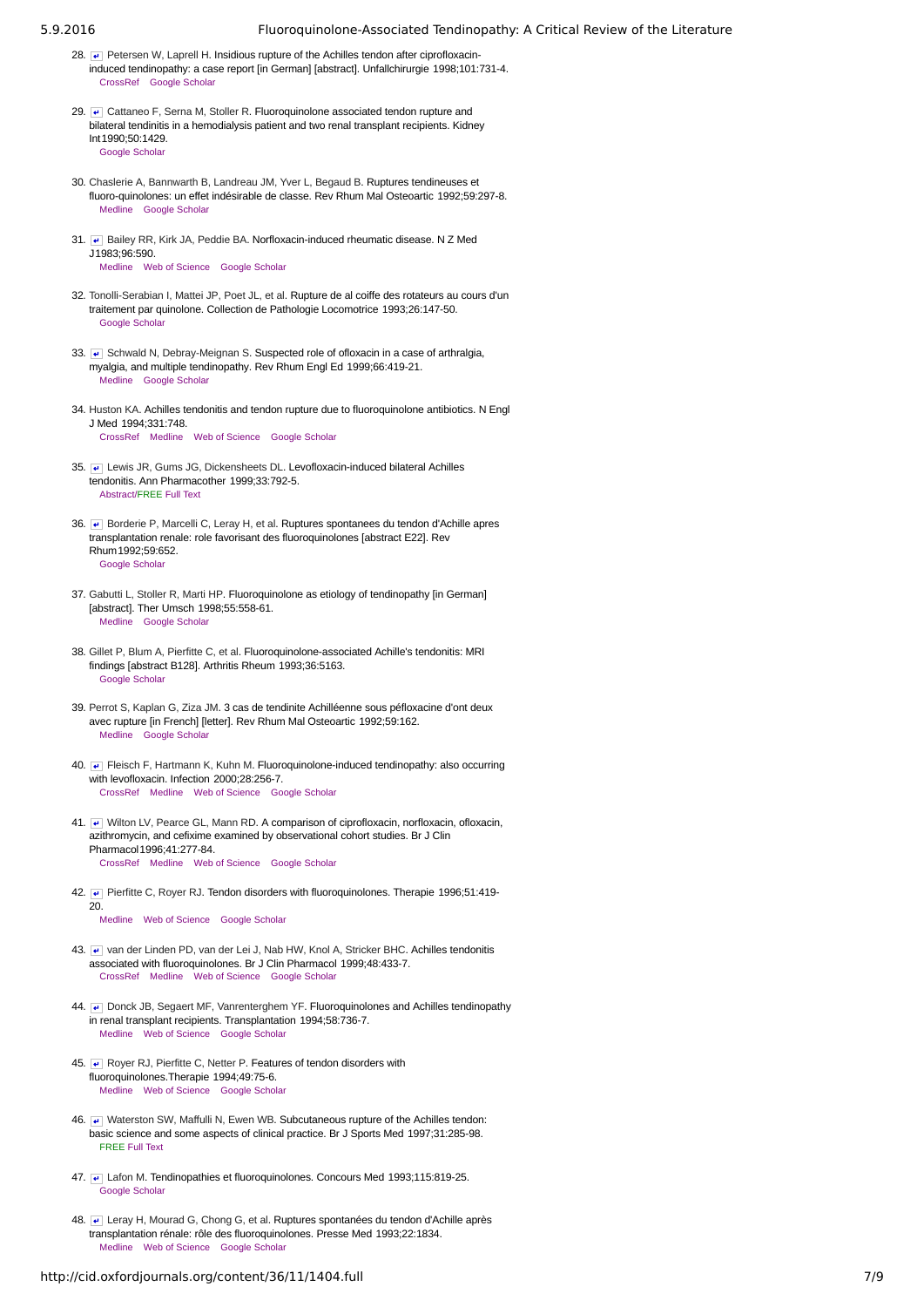- 49. Price AE, Evans PM, Waugh TR. Bilateral simultaneous Achilles tendon ruptures: a case report and review of the literature. Clin Orthop 1986;213:249-50. [Medline](http://cid.oxfordjournals.org/external-ref?access_num=3780100&link_type=MED) Google [Scholar](http://scholar.google.com/scholar_lookup?title=Bilateral%20simultaneous%20Achilles%20tendon%20ruptures%3A%20a%20case%20report%20and%20review%20of%20the%20literature&author=AE%20Price&author=PM%20Evans&author=TR%20Waugh&publication_year=1986&journal=Clin%20Orthop&volume=213&pages=249-50)
- 50. [↵](http://cid.oxfordjournals.org/content/36/11/1404.full#xref-ref-50-1) Williams JGP. Achilles tendon lesions in sport. Sports Med 1986;3:11435. [Medline](http://cid.oxfordjournals.org/external-ref?access_num=3515485&link_type=MED) Web of [Science](http://cid.oxfordjournals.org/external-ref?access_num=A1986A637500003&link_type=ISI) Google [Scholar](http://scholar.google.com/scholar_lookup?title=Achilles%20tendon%20lesions%20in%20sport&author=JGP%20Williams&publication_year=1986&journal=Sports%20Med&volume=3&pages=114-35)
- 51. J Simonin MA, Gegout-Pottie P, Minn A, et al. Pefloxacin-induced Achilles tendon toxicity in rodents: biochemical changes in proteoglycan synthesis and oxidative damage to collagen. Antimicrob Agents Chemother 2000;44:867-72. [Abstract/FREE](http://cid.oxfordjournals.org/cgi/ijlink?linkType=ABST&journalCode=aac&resid=44/4/867) Full Text
- 52. Kashida Y, Kato M. Characterization of fluoroquinolone-induced Achilles tendon toxicity in rats: comparison of toxicities of 10 fluoroquinolones and effects of anti-inflammatory compounds. Antimicrob Agents Chemother 1997;41:2389-93. [Abstract/FREE](http://cid.oxfordjournals.org/cgi/ijlink?linkType=ABST&journalCode=aac&resid=41/11/2389) Full Text
- 53. ⊌ Kahn MF, Hayem G. Tendons and fluoroquinolones: unresolved issues. Rev Rhum Engl Ed 1997;64:437-9. [Medline](http://cid.oxfordjournals.org/external-ref?access_num=9338923&link_type=MED) Google [Scholar](http://scholar.google.com/scholar_lookup?title=Tendons%20and%20fluoroquinolones%3A%20unresolved%20issues&author=MF%20Kahn&author=G%20Hayem&publication_year=1997&journal=Rev%20Rhum%20Engl%20Ed&volume=64&pages=437-9)

## **Articles citing this article**

| Achilles is not alone!!! Ciprofloxacin induced tendinopathy of gluteal tendons<br>QJM (2016) 109 (4): 275-276 |                                                                                     |                                                                    |                                                                                            |  |
|---------------------------------------------------------------------------------------------------------------|-------------------------------------------------------------------------------------|--------------------------------------------------------------------|--------------------------------------------------------------------------------------------|--|
| Full Text (HTML) Full Text (PDF)                                                                              |                                                                                     |                                                                    |                                                                                            |  |
|                                                                                                               |                                                                                     |                                                                    | Fluoroquinolones and collagen associated severe adverse events: a longitudinal cohort      |  |
| study                                                                                                         |                                                                                     |                                                                    |                                                                                            |  |
| BMJ Open (2015) 5 (11): e010077                                                                               |                                                                                     |                                                                    |                                                                                            |  |
|                                                                                                               | Abstract Full Text (HTML) Full Text (PDF)                                           |                                                                    |                                                                                            |  |
|                                                                                                               |                                                                                     |                                                                    | Enterococcus faecalis-Related Prostatitis Successfully Treated with Moxifloxacin           |  |
|                                                                                                               | Antimicrob. Agents Chemother. (2015) 59 (11): 7156-7157                             |                                                                    |                                                                                            |  |
|                                                                                                               | Full Text (HTML) Full Text (PDF)                                                    |                                                                    |                                                                                            |  |
|                                                                                                               |                                                                                     |                                                                    | Fluoroquinolone-induced serious, persistent, multisymptom adverse effects                  |  |
|                                                                                                               | BMJ Case Reports (2015) 2015 (oct05_1): bcr2015209821                               |                                                                    |                                                                                            |  |
|                                                                                                               | Abstract Full Text (HTML) Full Text (PDF)                                           |                                                                    |                                                                                            |  |
|                                                                                                               |                                                                                     | Nonantibiotic Effects of Fluoroquinolones in Mammalian Cells       |                                                                                            |  |
|                                                                                                               | J Biol Chem (2015) 290 (36): 22287-22297                                            |                                                                    |                                                                                            |  |
|                                                                                                               | Abstract Full Text (HTML) Full Text (PDF)                                           |                                                                    |                                                                                            |  |
|                                                                                                               |                                                                                     |                                                                    |                                                                                            |  |
|                                                                                                               | Int J STD AIDS (2014) 25 (11): 833-835                                              | Achilles tendinopathy following Kaletra (lopinavir/ritonavir) use  |                                                                                            |  |
|                                                                                                               | Abstract Full Text (HTML) Full Text (PDF)                                           |                                                                    |                                                                                            |  |
|                                                                                                               |                                                                                     |                                                                    | Efficacy of Levofloxacin in the Treatment of BK Viremia: A Multicenter, Double-Blinded,    |  |
|                                                                                                               | Randomized, Placebo-Controlled Trial                                                |                                                                    |                                                                                            |  |
| CJASN (2014) 9 (3): 583-589                                                                                   |                                                                                     |                                                                    |                                                                                            |  |
|                                                                                                               | Abstract Full Text (HTML) Full Text (PDF)                                           |                                                                    |                                                                                            |  |
|                                                                                                               |                                                                                     |                                                                    | Association Between Recent Use of Fluoroquinolones and Rhegmatogenous Retinal              |  |
|                                                                                                               | Detachment: A Population-Based Cohort Study                                         |                                                                    |                                                                                            |  |
|                                                                                                               | Clinical Infectious Diseases (2014) 58 (2): 197-203                                 |                                                                    |                                                                                            |  |
| Abstract                                                                                                      | Full Text (HTML) Full Text (PDF)                                                    |                                                                    |                                                                                            |  |
|                                                                                                               |                                                                                     |                                                                    | Bactericidal Antibiotics Induce Mitochondrial Dysfunction and Oxidative Damage in          |  |
| <b>Mammalian Cells</b>                                                                                        |                                                                                     |                                                                    |                                                                                            |  |
|                                                                                                               | Sci Transl Med (2013) 5 (192): 192ra85                                              |                                                                    |                                                                                            |  |
|                                                                                                               | Abstract Full Text (HTML) Full Text (PDF)                                           |                                                                    |                                                                                            |  |
|                                                                                                               |                                                                                     | Achilles Tendinopathy After Treatment with Ophthalmic Moxifloxacin |                                                                                            |  |
|                                                                                                               | The Journal of Rheumatology (2013) 40 (1): 104-105                                  |                                                                    |                                                                                            |  |
|                                                                                                               | Full Text (HTML) Full Text (PDF)                                                    |                                                                    |                                                                                            |  |
|                                                                                                               |                                                                                     |                                                                    |                                                                                            |  |
|                                                                                                               | Levofloxacin-Induced Tendinopathy of the Hip<br>Ann Pharmacother (2012) 46 (5): e13 |                                                                    |                                                                                            |  |
| Abstract                                                                                                      | Full Text (HTML)                                                                    | Full Text (PDF)                                                    |                                                                                            |  |
|                                                                                                               |                                                                                     |                                                                    |                                                                                            |  |
| Ciprofloxacin                                                                                                 |                                                                                     |                                                                    | Platelet-Rich Plasma Protects Tenocytes From Adverse Side Effects of Dexamethasone and     |  |
|                                                                                                               | Am J Sports Med (2011) 39 (9): 1929-1935                                            |                                                                    |                                                                                            |  |
| Abstract                                                                                                      | Full Text (HTML) Full Text (PDF)                                                    |                                                                    |                                                                                            |  |
|                                                                                                               |                                                                                     |                                                                    | Diagnostic Failure of Ciprofloxacin-Induced Spontaneous Bilateral Achilles Tendon Rupture: |  |
|                                                                                                               | Case-Report and Medical-Legal Considerations                                        |                                                                    |                                                                                            |  |
|                                                                                                               | Int J Immunopathol Pharmacol (2011) 24 (2): 519-522                                 |                                                                    |                                                                                            |  |
| Abstract                                                                                                      | Full Text (PDF)                                                                     |                                                                    |                                                                                            |  |